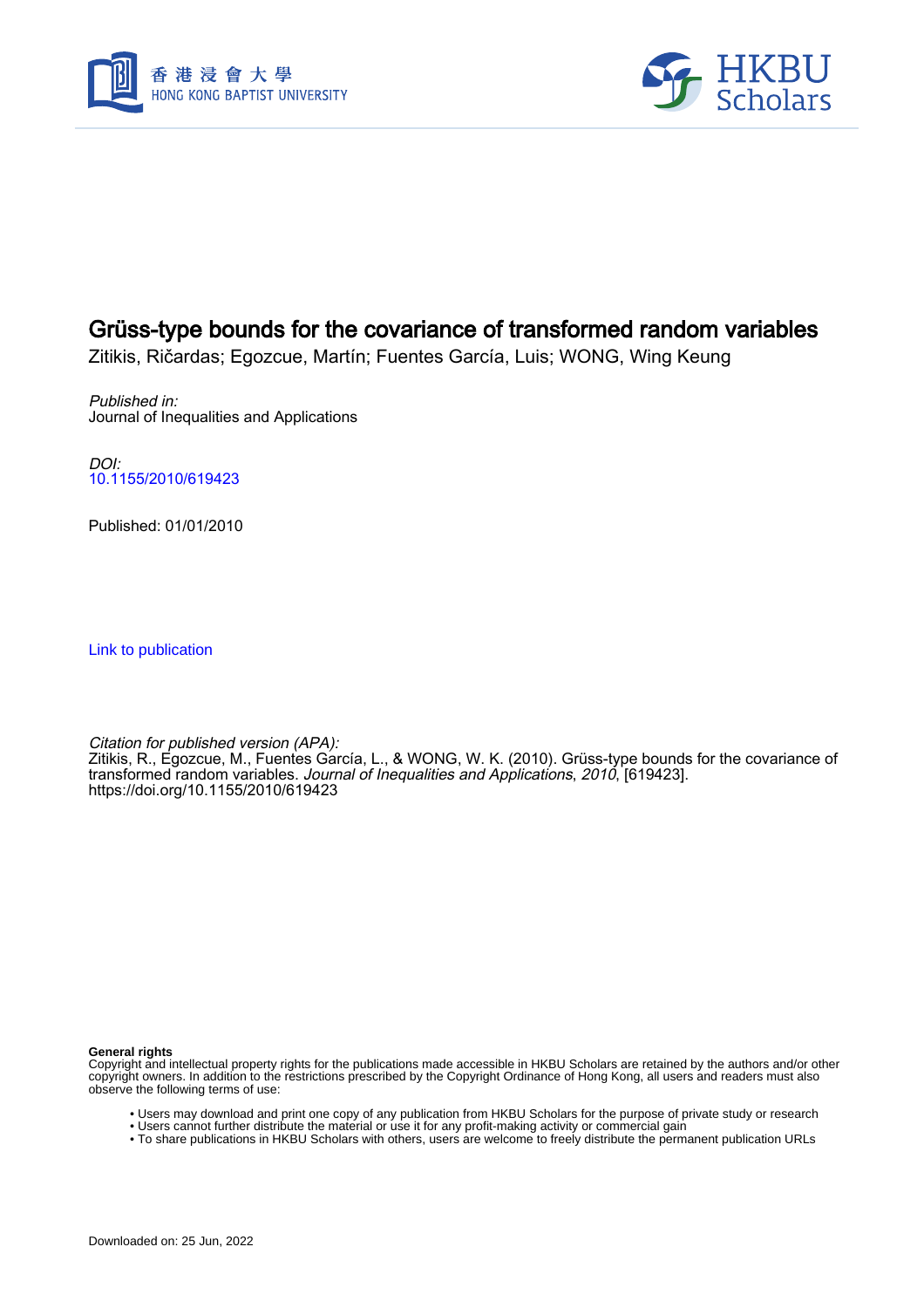### *Research Article*

## **Grüss-Type Bounds for the Covariance of Transformed Random Variables**

### **Martın Egozcue, ´ 1, 2 Luis Fuentes Garcıa, ´ <sup>3</sup> Wing-Keung Wong,<sup>4</sup> and Ricardas Zitikis ˇ <sup>5</sup>**

*<sup>1</sup> Department of Economics, University of Montevideo, Montevideo 11600, Uruguay*

*<sup>2</sup> Accounting and Finance Department, Norte Construcciones, Punta del Este 20100, Uruguay*

*<sup>3</sup> Departamento de Metodos Matem ´ aticos e de Representaci ´ on, Escola T ´ ecnica Superior de Enxe ´ neiros ˜ de Caminos, Canais e Portos, Universidade da Coru ˜ na, 15001 A Coru ˜ na, Spain ˜*

*<sup>4</sup> Department of Economics, Institute for Computational Mathematics, Hong Kong Baptist University, Kowloon Tong, Hong Kong*

*<sup>5</sup> Department of Statistical and Actuarial Sciences, University of Western Ontario, London, ON, Canada N6A 5B7*

Correspondence should be addressed to Ričardas Zitikis, [zitikis@stats.uwo.ca](mailto:zitikis@stats.uwo.ca)

Received 9 November 2009; Revised 28 February 2010; Accepted 16 March 2010

Academic Editor: Soo Hak Sung

Copyright © 2010 Martín Egozcue et al. This is an open access article distributed under the Creative Commons Attribution License, which permits unrestricted use, distribution, and reproduction in any medium, provided the original work is properly cited.

A number of problems in Economics, Finance, Information Theory, Insurance, and generally in decision making under uncertainty rely on estimates of the covariance between (transformed) random variables, which can, for example, be losses, risks, incomes, financial returns, and so forth. Several avenues relying on inequalities for analyzing the covariance are available in the literature, bearing the names of Chebyshev, Grüss, Hoeffding, Kantorovich, and others. In the present paper we sharpen the upper bound of a Grüss-type covariance inequality by incorporating a notion of quadrant dependence between random variables and also utilizing the idea of constraining the means of the random variables.

#### **1. Introduction**

Analyzing and estimating covariances between random variables is an important and interesting problem with manifold applications to Economics, Finance, Actuarial Science, Engineering, Statistics, and other areas (see, e.g., Egozcue et al. [1], Furman and Zitikis  $[2-5]$ , Zitikis  $[6]$ , and references therein. Well-known covariance inequalities include those of Chebyshev and Grüss (see, e.g., Dragomir [7] and references therein). There are many interesting applications of Grüss's inequality in areas such as Computer Science, Engineering, and Information Theory. In particular, the inequality has been actively investigated in the context of Guessing Theory, and we refer to Dragomir and Agarwal [8], Dragomir and Diamond [9], Izumino and Pečarić [10], Izumino et al. [11], and references therein.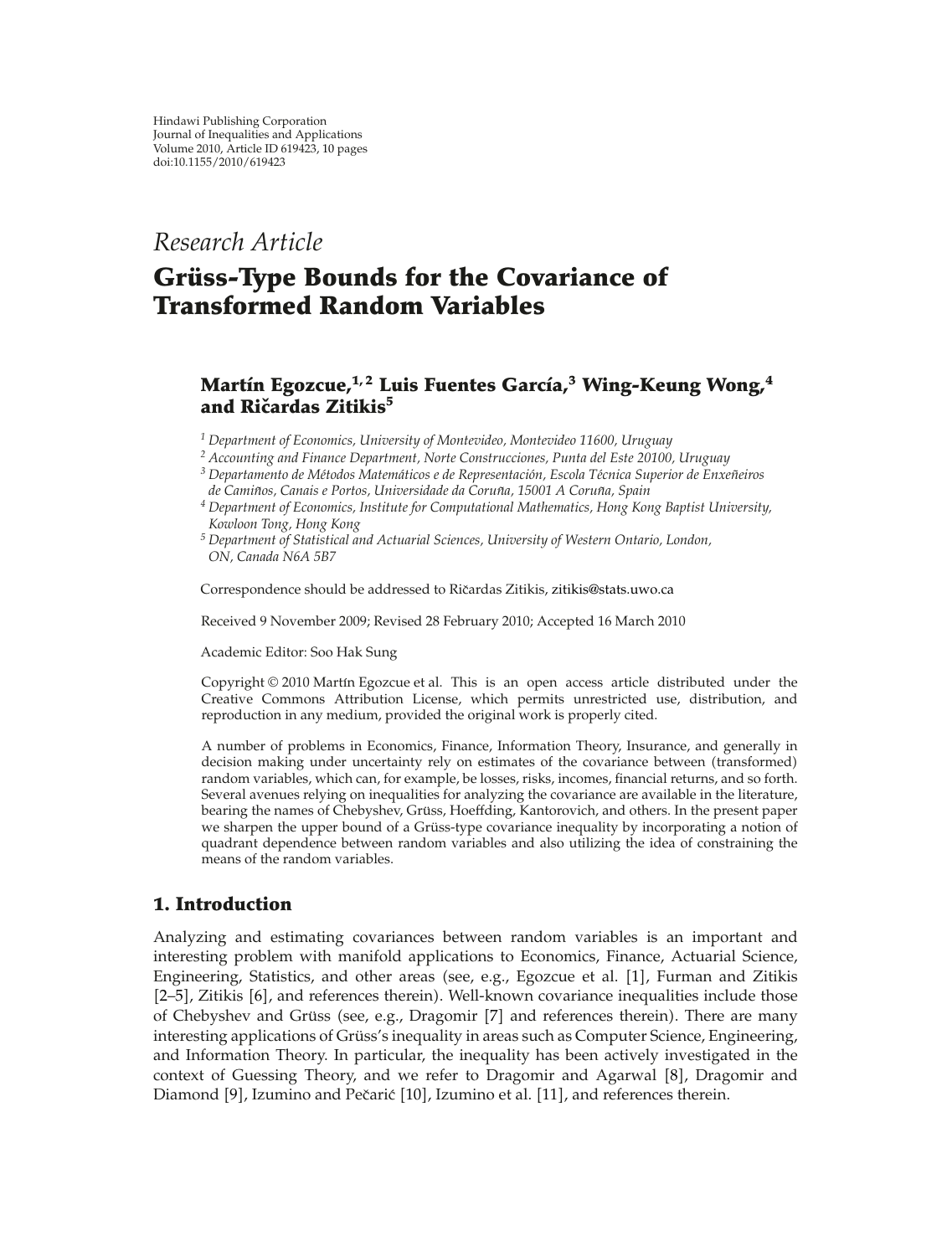Motivated by an open problem posed by Zitikis  $[6]$  concerning Grüss's bound in the context of dependent random variables, in the present paper we offer a tighter Grüss-type bound for the covariance of two transformed random variables by incorporating a notion of quadrant dependence and also utilizing the idea of constraining the means of the random variables. To see how this problem arises in the context of insurance and financial pricing, we next present an illustrative example. For further details and references on the topic, we refer to Furman and Zitikis [2–5].

Let *X* be an insurance or financial risk, which from the mathematical point of view is just a random variable. In this context, the expectation  $E[X]$  is called the net premium. The insurer, wishing to remain solvent, naturally charges a premium larger than **E***X*. As demonstrated by Furman and Zitikis  $[2, 4]$ , many insurance premiums can be written in the form

$$
\pi_w[X] = \frac{\mathbf{E}[Xw(X)]}{\mathbf{E}[w(X)]},\tag{1.1}
$$

where *w* is a nonnegative function, called the weight function, and so  $\pi_w[X]$  is called the weighted premium. It is well known (Lehmann [12]) that if the weight function  $w$  is nondecreasing, then the inequality  $\pi_w[X] \geq E[X]$  holds, which is called the nonnegative loading property in insurance. (Note that when  $w(x) \equiv 1$ , then  $\pi_w[X] = E[X]$ .) The weighted premium  $\pi_w[X]$  can be written as follows:

$$
\pi_w[X] = \mathbf{E}[X] + \frac{\mathbf{Cov}[X, w(X)]}{\mathbf{E}[w(X)]},\tag{1.2}
$$

with the ratio on the right-hand side known as the loading. The loading is a nonnegative quantity because the weight function  $w$  is non-decreasing. We want to know the magnitude of the loading, given what we might know or guess about the weight function  $w$  and the random variable *X*. Solving this problem naturally leads to bounding the covariance  $Cov[X, w(X)].$ 

More generally, as noted by Furman and Zitikis  $[2, 4]$ , we may wish to work with the (doubly) weighted premium

$$
\pi_{v,w}[X] = \frac{\mathbf{E}[v(X)w(X)]}{\mathbf{E}[w(X)]}.
$$
\n(1.3)

The latter premium leads to the covariance  $\text{Cov}[v(X), w(X)]$ . Finally, in the more general context of capital allocations, the weighted premiums are extended into weighted capital allocations (Furman and Zitikis [3–5]), which are

$$
\pi_{v,w}[X,Y] = \frac{\mathbb{E}[v(X)w(Y)]}{\mathbb{E}[w(Y)]}
$$
\n
$$
= \mathbb{E}[v(X)] + \frac{\mathbf{Cov}[v(X), w(Y)]}{\mathbb{E}[w(Y)]},
$$
\n(1.4)

where the random variable *Y* can be viewed, for example, as the return on an entire portfolio and *X* as the return on an asset in the portfolio. In Economics,  $E[v(X)]$  is known as the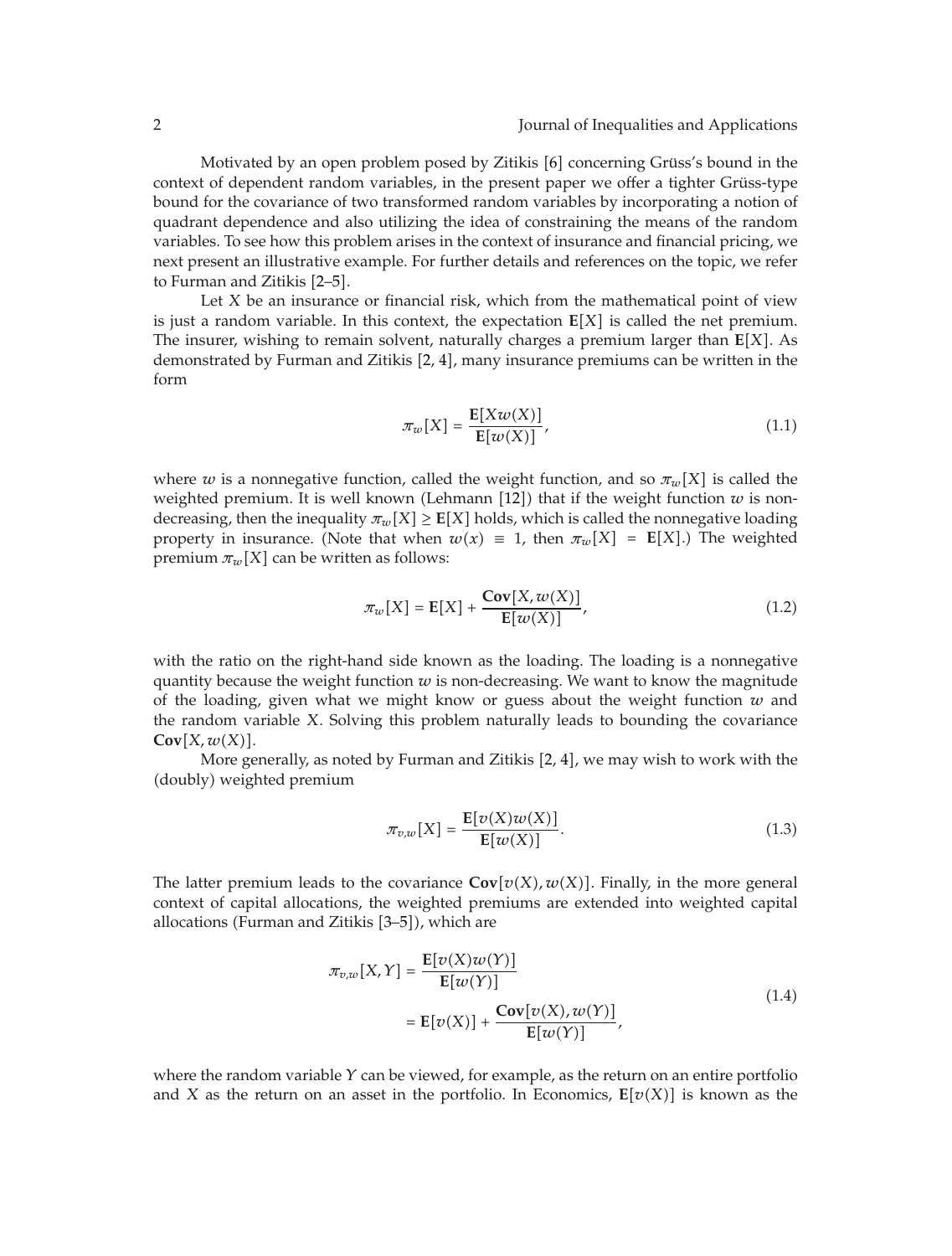Journal of Inequalities and Applications 3

expected utility, or the expected valuation, depending on a context. The 'loading' ratio on the right-hand side of (1.4) can be negative, zero, or positive, depending on the dependence structure between the random variables *X* and *Y*, and also depending on the monotonicity of functions *v* and *w*. Our research in this paper is devoted to understanding the covariance  $\mathbf{Cov}[v(X), w(Y)]$  and especially its magnitude, depending on the information that might be available to the researcher and/or decision maker.

The rest of the paper is organized as follows. In Section 2 we discuss a number of known results, which we call *propositions* throughout the section. Those propositions lead naturally to our main result, which is formulated in Section 3 as Theorem 3.1. In Section 4 we give an illustrative example that demonstrates the sharpness of the newly established Grüss-type bound.

#### **2. A Discussion of Known Results**

Grüss [13] proved that if two functions *v* and *w* satisfy bounds  $a \le v(x) \le A$  and  $b \le w(x) \le$ *B* for all  $x \in [x_1, x_2]$ , then

$$
\left|\frac{1}{x_2-x_1}\int_{x_1}^{x_2} v(x)w(x)dx-\frac{1}{(x_2-x_1)^2}\int_{x_1}^{x_2} v(x)dx\int_{x_1}^{x_2} w(x)dx\right|\leq \frac{1}{4}(A-a)(B-b). \qquad (2.1)
$$

This is known in the literature as the Grüss bound. If X denotes a uniformly distributed random variable with the support  $[x_1, x_2]$ , then statement (2.1) can be rewritten as

$$
|\mathbf{Cov}[v(X), w(X)]| \le \frac{1}{4}(A - a)(B - b).
$$
 (2.2)

This is a covariance bound. If we replace  $v(X)$  and  $w(X)$  by two general random variables X and *Y* with supports [a, A] and [b, B], respectively, then from (2.2) we obtain the following covariance bound (Dragomir [14, 15]; also Zitikis [6]):

$$
|\mathbf{Cov}[X,Y]| \le \frac{1}{4}(A-a)(B-b). \tag{2.3}
$$

We emphasize that the random variables  $X$  and  $Y$  in  $(2.3)$  are not necessary uniformly distributed. They are general random variables, except that we assume  $X \in [a, A]$  and  $Y \in [b, B]$ , and no dependence structure between *X* and *Y* is assumed.

There are many results sharpening Grüss's bound under various bits of additional information (see, e.g., Dragomir [14, 15], and references therein). For example, Anastassiou and Papanicolaou [16] have established the following bound.

**Proposition 2.1.** *Let*  $X \in [a, A]$  *and*  $Y \in [b, B]$  *be two random variables with joint density function h, assuming that it exists, and denote the (marginal) densities of X and Y by f and g, respectively. Then*

$$
|\mathbf{Cov}[X,Y]| \le \frac{\int_b^B \int_a^A |h(x,y) - f(x)g(y)| dx dy}{4} (A - a)(B - b).
$$
 (2.4)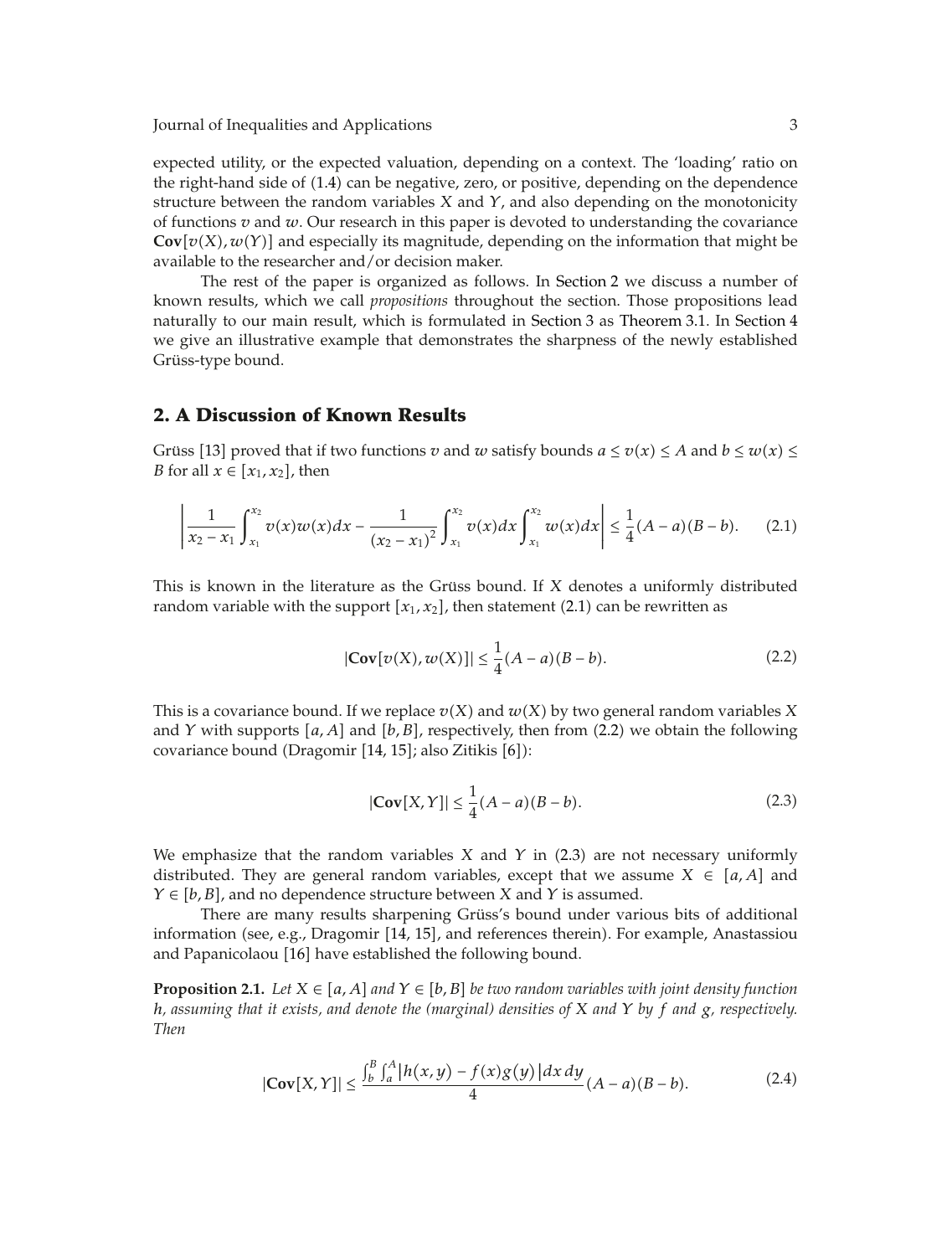Approaching the problem from a different angle, Zitikis [6] has sharpened Grüss's bound by including restrictions on the means of the random variables *X* and *Y*, as stated in the next proposition.

**Proposition 2.2.** Let  $X \in [a, A]$  and  $Y \in [b, B]$  be two random variables. Furthermore, let  $[\mu_a, \mu_A] \subseteq [a, A]$  and  $[\mu_b, \mu_B] \subseteq [b, B]$  be intervals such that  $\mathbf{E}[X] \in [\mu_a, \mu_A]$  and  $\mathbf{E}[Y] \in [\mu_b, \mu_B]$ . *Then*

$$
|\mathbf{Cov}[X,Y]| \le \frac{(1-\mathfrak{A})(1-\mathfrak{B})}{4}(A-a)(B-b),\tag{2.5}
$$

*where* A *and* B *are "information coefficients" defined by*

$$
\mathfrak{A} = 1 - \frac{2}{A - a} \sup_{x \in [\mu_a, \mu_A]} \sqrt{(A - x)(x - a)},
$$
  

$$
\mathfrak{B} = 1 - \frac{2}{B - b} \sup_{y \in [\mu_b, \mu_B]} \sqrt{(B - y)(y - b)}.
$$
 (2.6)

When there is no "useful information," then the two information coefficients  $\mathfrak A$  and  $\mathfrak B$ are equal to 0 by definition (Zitikis  $[6]$ ), and thus bound (2.5) reduces to the classical Grüss bound.

Mitrinović et al. [17] have in detail discussed Chebyshev's integral inequality, formulated next as a proposition, which gives an insight into Grüss's inequality and especially into the sign of the covariance **Cov***X, Y*.

**Proposition 2.3.** Let  $v$ ,  $w$ , and  $f$  be real functions defined on  $[x_1, x_2]$ , and let  $f$  be nonnegative and *integrable. If the functions v and w are both increasing, or both decreasing, then*

$$
\int_{x_1}^{x_2} f(x)dx \times \int_{x_1}^{x_2} v(x)w(x)f(x)dx \ge \int_{x_1}^{x_2} v(x)f(x)dx \times \int_{x_1}^{x_2} w(x)f(x)dx.
$$
 (2.7)

*If, however, one of the two functions v and w is increasing and the other one is decreasing, then inequality* (2.7) *is reversed.* 

With an appropriately defined random variable X (see a note following Grüss's inequality (2.1) above), Chebyshev's integral inequality (2.7) can be rewritten in the following form:

$$
\mathbf{Cov}[v(X), w(X)] \ge 0. \tag{2.8}
$$

As we will see in a moment, inequality (2.8) is also implied by the notion of positive quadrant dependence (Lehmann [12]). For details on economic applications of Chebyshev's integral inequality (2.8), we refer to Athey [18], Wagener [19], and references therein.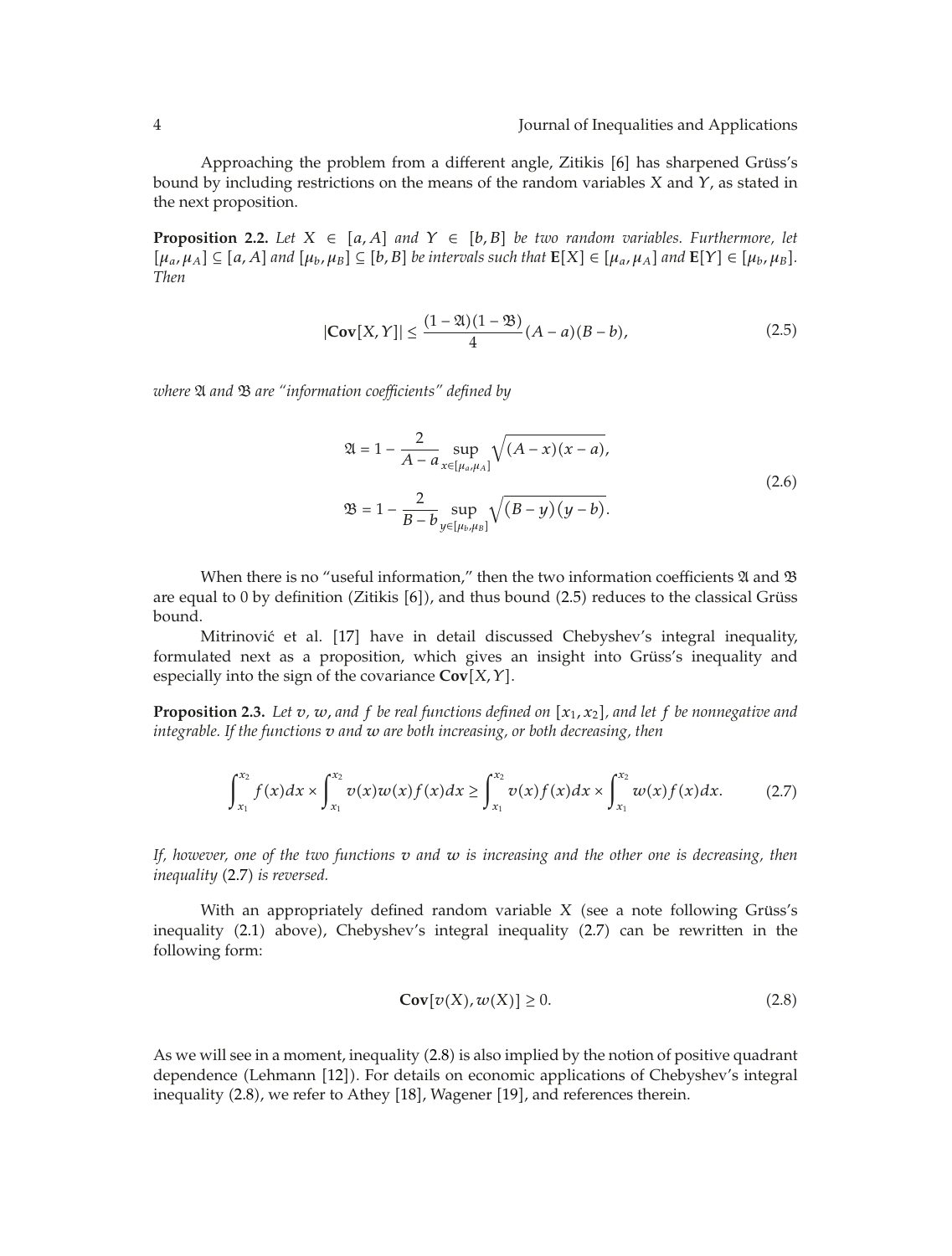Journal of Inequalities and Applications 5

There have been many attempts to express the covariance  $\text{Cov}[X, Y]$  in terms of the cumulative distribution functions of the random variables *X* and *Y*. Among them is a result by Hoeffding [20], who proved that

$$
\mathbf{Cov}[X,Y] = \iint [H(x,y) - F(x)G(y)] dx dy,
$$
 (2.9)

where  $H$  is the joint cumulative distribution function of  $(X, Y)$ , and  $F$  and  $G$  are the (marginal) cumulative distribution functions of *X* and *Y*, respectively. Mardia [21], Mardia and Thompson [22] extended Hoeffding's result by showing that

$$
\mathbf{Cov}[X^r, Y^s] = \iint \left[ H(x, y) - F(x)G(y) \right] rx^{r-1}sy^{s-1} dx dy. \tag{2.10}
$$

For further extensions of these results, we refer to Sen [23] and Lehmann [12]. Cuadras [24] has generalized these works by establishing the following result.

**Proposition 2.4.** *Let v and w be any real functions of bounded variation and defined, respectively, on the intervals*  $[a, A]$  *and*  $[b, B]$  *of the extended real line*  $[-\infty, \infty]$ *. Furthermore, let*  $X \in [a, A]$  *and*  $Y \in [b, B]$  be any random variables such that the expectations  $\mathbf{E}[v(X)], \mathbf{E}[w(Y)],$  and  $\mathbf{E}[v(X)w(Y)]$ *are finite. Then*

$$
\mathbf{Cov}[v(X), w(Y)] = \int_{(b,B]} \int_{(a,A]} [H(x,y) - F(x)G(y)] dv(x) dw(y).
$$
 (2.11)

Equation (2.11) plays a crucial role in establishing our main result, which is Theorem 3.1 in the next section. To facilitate easier intuitive understanding of that section, we note that the function

$$
C(x, y) = H(x, y) - F(x)G(y),
$$
 (2.12)

which is the integrand on the right-hand side of  $(2.11)$ , governs the dependence structure between the random variables *X* and *Y*. For example, when  $C(x, y) = 0$  for all *x* and *y*, then the random variables are independent. Hence, departure of  $C(x, y)$  from 0 serves a measure of dependence between *X* and *Y*. Depending on which side (positive or negative) the departure from 0 takes place, we have positive or negative dependence between the two random variables. Specifically, when  $C(x, y) \geq 0$  for all *x* and *y*, then *X* and *Y* are called positively quadrant dependent, and when  $C(x, y) \leq 0$  for all *x* and *y*, then the random variables are negatively quadrant dependent. For applications of these notions of dependence and also for further references, we refer to the monographs by Balakrishnan and Lai [25], Denuit et al. [26].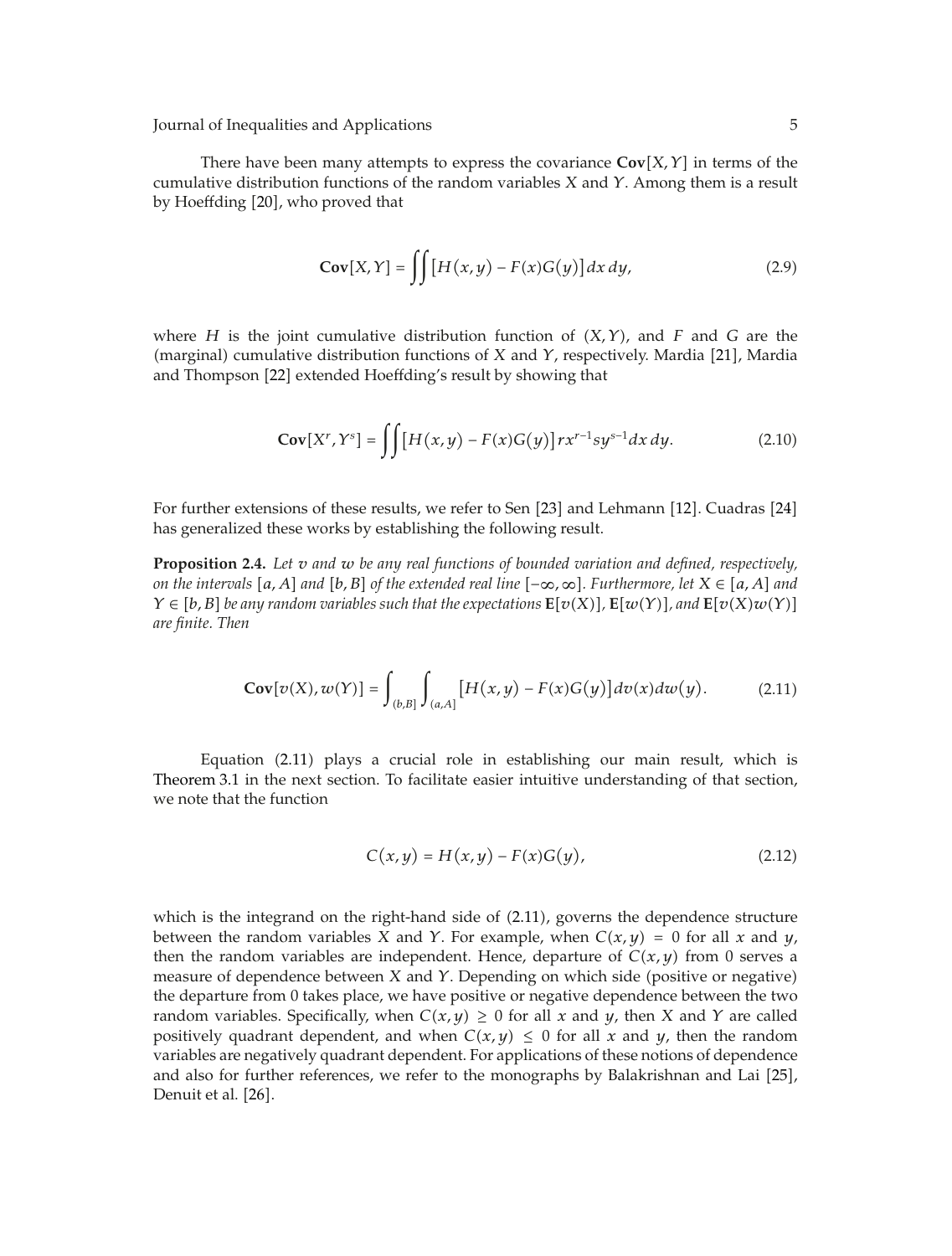#### **3. A New Grüss-Type Bound**

We start this section with a bound that plays a fundamental role in our subsequent considerations. Namely, for all  $x, y \in \mathbb{R}$ , we have that

$$
|C(x,y)| \le \frac{1}{4} \tag{3.1}
$$

irrespectively of the dependence structure between the random variables *X* and *Y*. Bound  $(3.1)$  can be verified as follows. First, for any event *A*, the probability  $P[A]$  is the expectation  $E[1{A}]$  of the indicator  $1{A}$ , which is a random variable taking on the value 1 if the event *A* happens, and 0 otherwise. Hence,  $C(x, y)$  is equal to the covariance  $Cov[1\{X \leq x\}, 1\{Y \leq y\}]$ . Next we use the Cauchy-Schwarz inequality to estimate the latter covariance and thus obtain that

$$
|C(x,y)| \le \sqrt{\text{Var}[1\{X \le x\}]\text{Var}[1\{Y \le y\}]}.
$$
\n(3.2)

Since  $1\{X \leq x\}$  is a binary random variable taking on the two values 1 and 0 with the probabilities  $P[X \leq x]$  and  $P[X > x]$ , respectively, the variance  $Var[1\{X \leq x\}]$  is equal to the product of the probabilities  $P[X \le x]$  and  $P[X > x]$ . The product does not exceed 1/4. Likewise, the variance  $Var[1\{Y \leq y\}]$  does not exceed 1/4. From bound (3.2) we thus have bound (3.1).

To see how bound (3.1) is related to Grüss's bound, we apply it on the right-hand side of  $(2.11)$ . We also assume that the functions  $v$  and  $w$  are right-continuous and monotonic. Note that, without loss of generality in our context, the latter monotonicity assumption can be replaced by the assumption that the two functions *v* and *w* are non-decreasing. Hence, we have the bound

$$
|\mathbf{Cov}[v(X), w(Y)]| \le \frac{1}{4} [v(A) - v(a)][w(B) - w(b)],
$$
\n(3.3)

which is Grüss's bound written in a somewhat different form than that in (2.2).

The following theorem sharpens the upper bound of Grüss's covariance inequality  $(3.3)$  by utilizing the notion of quadrant dependence (cf. Lehmann  $[12]$ ) and incorporating constrains on the means of random variables *X* and *Y* (cf. Zitikis [6]).

**Theorem 3.1.** *Let*  $X \in [a, A]$  *and*  $Y \in [b, B]$  *be any random variables, and let*  $\mathfrak{D} \in [0, 1]$ *, which one calls the "dependence coefficient," be such that*

$$
|C(x,y)| \le \frac{1-\mathfrak{D}}{4} \tag{3.4}
$$

*for all*  $x \in [a, A]$  *and*  $y \in [b, B]$ . Furthermore, let v and w be two right-continuous and non*decreasing functions defined on* [a, A] and [b, B], respectively, and let  $\Omega_1$  and  $\Omega_2$  be intervals such *that*  $\mathbf{E}[v(X)] \in \Omega_1 \subseteq [v(a), v(A)]$  and  $\mathbf{E}[w(Y)] \in \Omega_2 \subseteq [w(b), w(B)]$ . Then

$$
|\mathbf{Cov}[v(X), w(Y)]| \le \frac{\min\{1-\mathfrak{D}, (1-\mathfrak{A})(1-\mathfrak{B})\}}{4} [v(A) - v(a)][w(B) - w(b)],\tag{3.5}
$$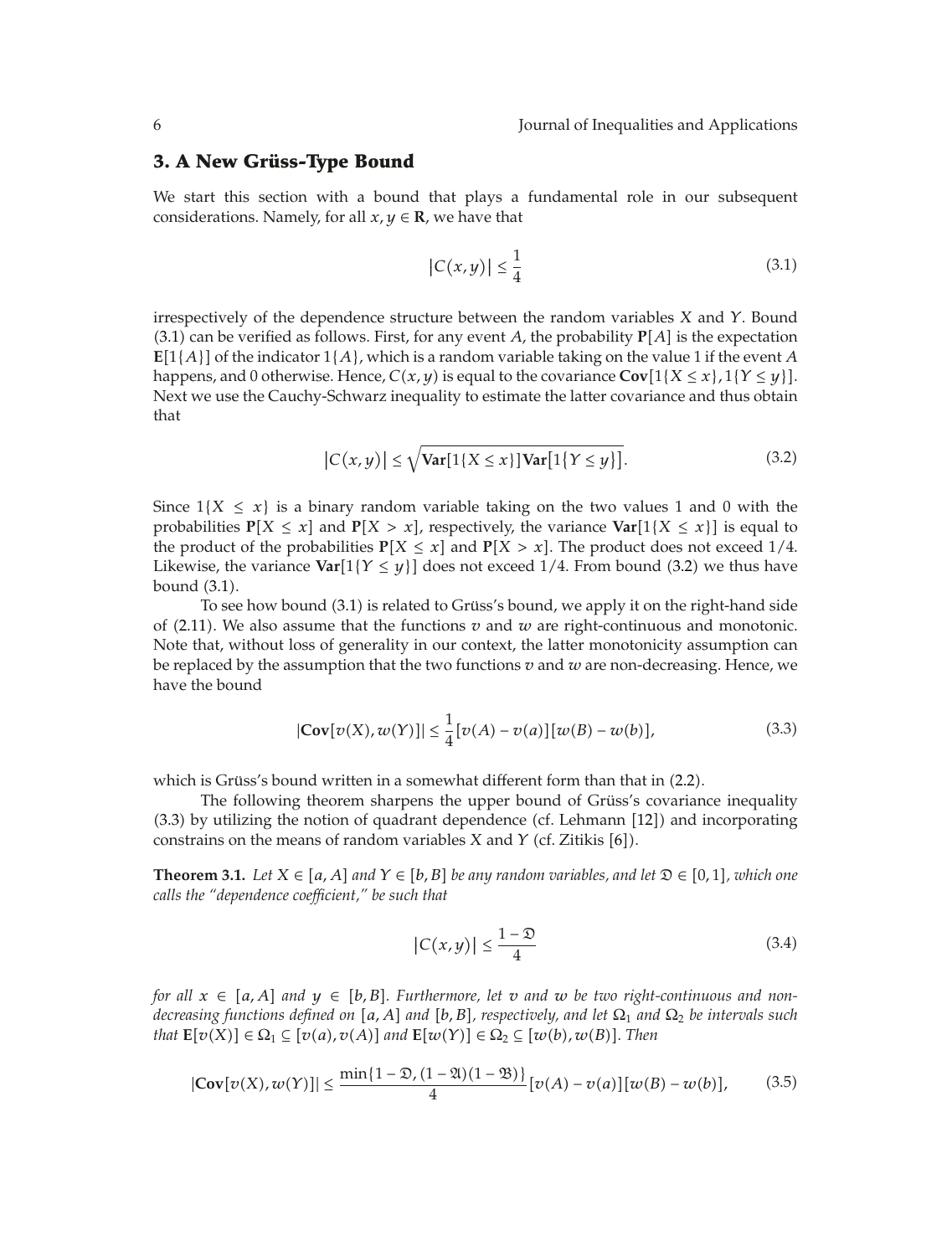*where* A *and* B *are "information coefficients" defined by*

$$
\mathfrak{A} = 1 - \frac{2}{v(A) - v(a)} \sup_{x \in \Omega_1} \sqrt{[v(b) - x][x - v(a)]},
$$
  

$$
\mathfrak{B} = 1 - \frac{2}{w(B) - w(b)} \sup_{y \in \Omega_2} \sqrt{[w(B) - y][y - w(b)]}.
$$
 (3.6)

Before proving the theorem, a few clarifying notes follow. If there is no "useful information" (see Zitikis [6] for the meaning) about the location of the means  $\mathbf{E}[v(X)]$ and  $\mathbb{E}[w(Y)]$  inside the intervals  $[v(a), v(A)]$  and  $[w(b), w(B)]$ , respectively, then the two information coefficients  $\mathfrak A$  and  $\mathfrak B$  are equal to 0 by definition, and thus  $(1 - \mathfrak A)(1 - \mathfrak B)$  is equal to 1. Furthermore, if there is no "useful dependence information" between *X* and *Y*, then  $\mathfrak{D} = 0$  by definition. Hence, in the presence of no "useful information" about the means and dependence, the coefficient  $\min\{1 - \mathfrak{D}, (1 - \mathfrak{A})(1 - \mathfrak{B})\}/4$  reduces to the classical Grüss coefficient 1*/*4.

*Proof of Theorem 3.1.* Since  $|C(x, y)| \le (1 - \mathfrak{D})/4$  by assumption, using (2.11) we have that

$$
|\mathbf{Cov}[v(X), w(Y)]| \le \int_{(b,B]} \int_{(a,A]} |C(x,y)| dv(x) dw(y)
$$
  

$$
\le \frac{1-\mathfrak{D}}{4} \int_{(b,B]} \int_{(a,A]} dv(x) dw(y)
$$
(3.7)  

$$
= \frac{1-\mathfrak{D}}{4} [v(A) - v(a)][w(B) - w(b)],
$$

where the last equality holds because the functions  $v$  and  $w$  are right-continuous and nondecreasing. Next we restart the estimation of the covariance  $\mathbf{Cov}[v(X), w(Y)]$  anew. Namely, using the Cauchy-Schwarz inequality, together with the bound

$$
\mathbf{Cov}[v(X), v(X)] \le [v(A) - \mathbf{E}[v(X)]] [\mathbf{E}[v(X)] - v(a)] \tag{3.8}
$$

and an analogous one for  $\mathbf{Cov}[w(Y), w(Y)]$ , we obtain that

$$
|\mathbf{Cov}[v(X), w(Y)]| \le \sqrt{\mathbf{Cov}[v(X), v(X)]} \sqrt{\mathbf{Cov}[w(Y), w(Y)]}
$$
  

$$
\le \sup_{x \in \Omega_1} \sqrt{[v(A) - x)(x - v(a)]} \sup_{y \in \Omega_2} \sqrt{[w(B) - y)(y - w(b)]}
$$
  

$$
= \frac{(1 - \mathfrak{A})(1 - \mathfrak{B})}{4} [v(A) - v(a)][w(B) - w(b)].
$$
 (3.9)

Combining bounds (3.7) and (3.9), we arrive at bound (3.5), thus completing the proof of Theorem 3.1. $\Box$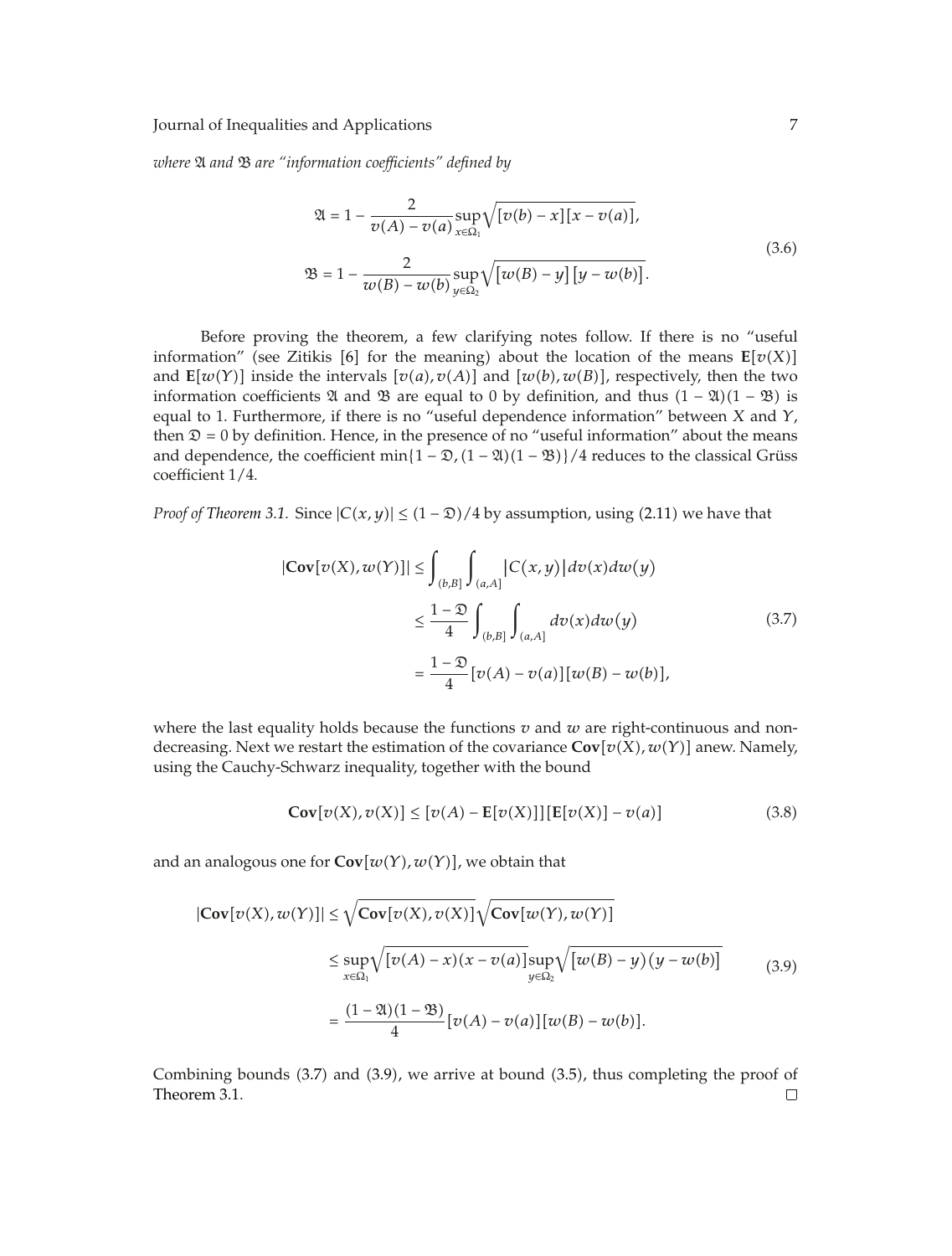#### **4. An Example**

Here we present an example that helps to compare the bounds of Grüss [13], Zitikis [6], and the one of Theorem 3.1.

To make our considerations as simple as possible, yet meaningful, we choose to work with the functions  $v(x) = x$  and  $w(y) = y$ , and also assume that the random variables *X* and *Y* take on values in the interval [0,1]. Grüss's bound (2.3) implies that

$$
|\mathbf{Cov}[X,Y]| \le \frac{1}{4} = 0.25. \tag{4.1}
$$

Assume now that the pair  $(X, Y)$  has a joint density function,  $f(s, t)$ , and let it be equal to  $(s^2 + t^2)3/2$  for  $s, t \in [0, 1]$ , and 0 for all other  $s, t \in \mathbb{R}$ . The random variables *X* and *Y* take on values in the interval [0, 1] as before, but we can now calculate their means and thus apply Proposition 2.2 with appropriately specified "*μ*-constraints."

The joint cumulative distribution function  $H(x, y) = \int_0^y \int_0^x f(s, t) ds dt$  of the pair  $(X, Y)$ can be expressed by the formula  $H(x, y) = xy(x^2 + y^2)/2$ . Thus, the (marginal) cumulative distribution functions of *X* and *Y* are equal to  $F(x) = H(x, 1) = x(x^2 + 1)/2$  for all  $x \in [0, 1]$ and  $G(y) = H(1, y) = y(y^2 + 1)/2$  for all  $y \in [0, 1]$ , respectively. Using the equation  $E[X] =$  $\int_0^1 (1 - F(x)) dx$ , we check that **E**[X] = 5/8. Likewise, we have **E**[Y] = 5/8. Consequently, we may let the *μ*-constraints on the means  $E[X]$  and  $E[Y]$  be as follows:  $\mu_a = 5/8 = \mu_A$ and  $\mu_b = 5/8 = \mu_b$ . We also have  $a = 0 = b$  and  $A = 1 = B$ , because [0,1] is the support of the two random variables *X* and *Y*. These notes and the definitions of A and B given in Proposition 2.2 imply that  $1 - \mathfrak{A} = 1 - \mathfrak{B} = \sqrt{15/16}$ . Consequently, bound (2.5) implies that

$$
|\mathbf{Cov}[X,Y]| \le \frac{15}{64} = 0.2344,\tag{4.2}
$$

which is an improvement upon bound  $(4.1)$ , and thus upon  $(4.2)$ .

We next utilize the dependence structure between *X* and *Y* in order to further improve upon bound (4.2). With  $\mathfrak A$  and  $\mathfrak B$  already calculated, we next calculate  $\mathfrak D$ . For this, we use the above formulas for the three cumulative distribution functions and see that  $C(x, y)$  $xy(x^2-1)(1-y^2)/4$ . (The negative sign of *C*(*x, y*) for all *x, y* ∈ (0*,* 1) reveals that the random variables *X* and *Y* are negatively quadrant dependent.) Furthermore, we check that  $|C(x, y)|$ attains its maximum at the point  $(1/\sqrt{3}, 1/\sqrt{3})$ . Hence, the smallest upper bound for  $|C(x, y)|$ is 1/27, and so we have  $1 - D = 4/27$ , which is less than  $(1 - \mathfrak{A})(1 - \mathfrak{B}) = 15/16$ . Hence, bound -3.5 implies that

$$
|\mathbf{Cov}[X,Y]| \le \frac{1}{27} = 0.0370,\tag{4.3}
$$

which is a considerable improvement upon bounds (4.1) and (4.2).

We conclude this example by noting that the true value of the covariance  $\text{Cov}[X, Y]$  is

$$
\mathbf{Cov}[X, Y] = -\frac{1}{64} = -0.0156,\tag{4.4}
$$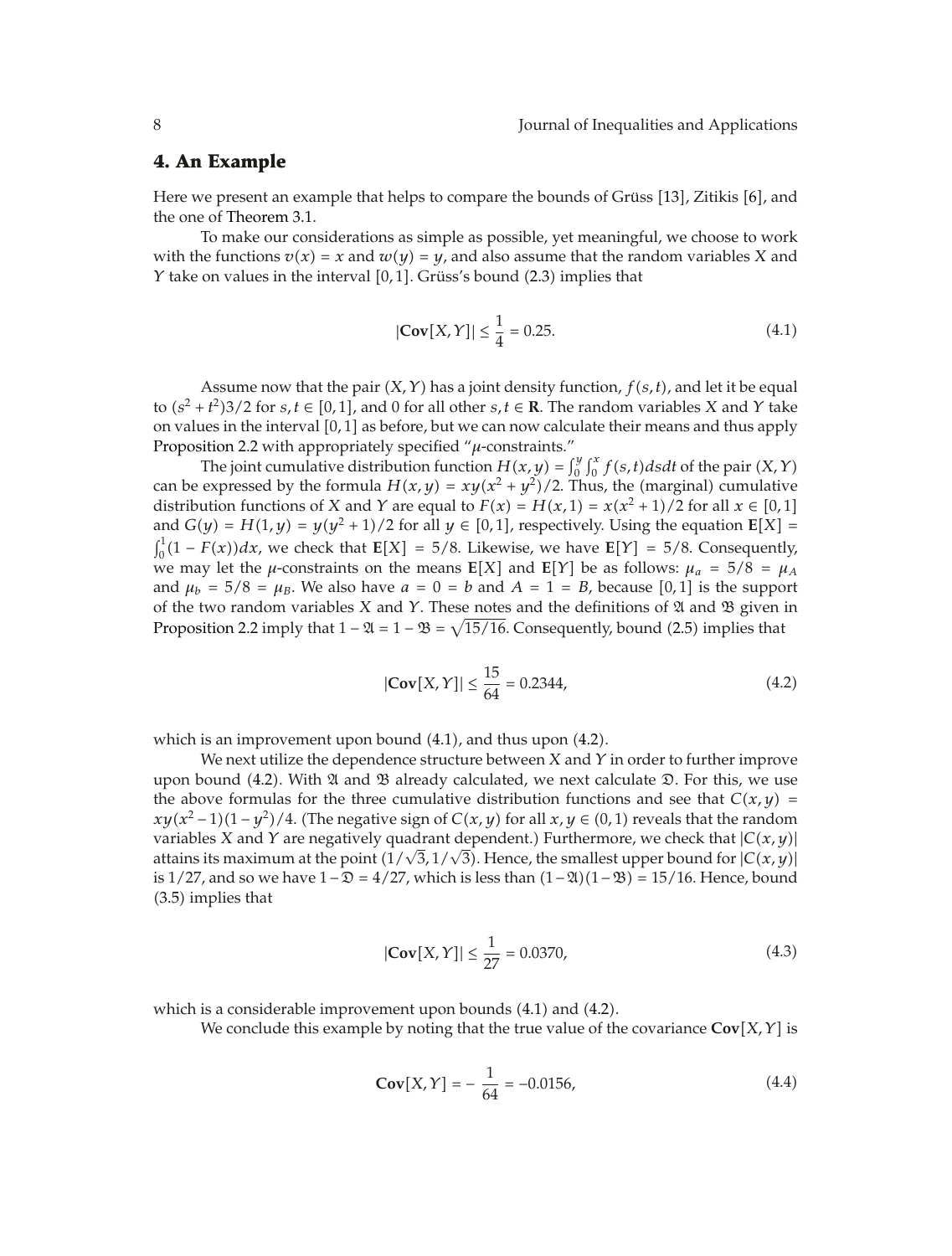Journal of Inequalities and Applications 9

which we have calculated using the equation  $Cov[X, Y] = \int_0^1 \int_0^1 C(x, y) dx dy$  (cf. (2.9)) and the above given expression for  $C(x, y)$ .

#### **Acknowledgments**

The authors are indebted to four anonymous referees, the editor in charge of the manuscript, Soo Hak Sung, and the Editor-in-Chief, Ravi P. Agarwal, for their constructive criticism and numerous suggestions that have resulted in a considerable improvement of the paper. The third author would also like to thank Robert B. Miller and Howard E. Thompson for their continuous guidance and encouragement. The research has been partially supported by grants from the University of Montevideo, University of Coruña, Hong Kong Baptist University, and the Natural Sciences and Engineering Research Council (NSERC) of Canada.

#### **References**

- [1] M. Egozcue, L. Fuentes Garcia, and W.-K. Wong, "On some covariance inequalities for monotonic and non-monotonic functions," *Journal of Inequalities in Pure and Applied Mathematics*, vol. 10, no. 3, article 75, pp. 1–7, 2009.
- 2 E. Furman and R. Zitikis, "Weighted premium calculation principles," *Insurance: Mathematics and Economics*, vol. 42, no. 1, pp. 459–465, 2008.
- 3 E. Furman and R. Zitikis, "Weighted risk capital allocations," *Insurance: Mathematics and Economics*, vol. 43, no. 2, pp. 263–269, 2008.
- [4] E. Furman and R. Zitikis, "Weighted pricing functionals with applications to insurance: an overview," *North American Actuarial Journal*, vol. 13, pp. 483–496, 2009.
- 5 E. Furman and R. Zitikis, "General Stein-type covariance decompositions with applications to insurance and Finance," to appear in *ASTIN Bulletin—The Journal of the International Actuarial Association*.
- [6] R. Zitikis, "Grüss's inequality, its probabilistic interpretation, and a sharper bound," *Journal of Mathematical Inequalities*, vol. 3, no. 1, pp. 15–20, 2009.
- [7] S. S. Dragomir, *Advances in Inequalities of the Schwarz*, Grüss and Bessel Type in Inner Product Spaces, Nova Science, New York, NY, USA, 2005.
- 8 S. S. Dragomir and R. P. Agarwal, "Some inequalities and their application for estimating the moments of guessing mappings," *Mathematical and Computer Modelling*, vol. 34, no. 3-4, pp. 441–468, 2001.
- [9] S. S. Dragomir and N. T. Diamond, "A discrete Grüss type inequality and applications for the moments of random variables and guessing mappings," in *Stochastic Analysis and Applications*, vol. 3, pp. 21–35, Nova Science, New York, NY, USA, 2003.
- [10] S. Izumino and J. E. Pečarić, "Some extensions of Grüss' inequality and its applications," *Nihonkai Mathematical Journal*, vol. 13, no. 2, pp. 159–166, 2002.
- [11] S. Izumino, J. E. Pečarić, and B. Tepeš, "A Grüss-type inequality and its applications," *Journal of Inequalities and Applications*, vol. 2005, no. 3, pp. 277–288, 2005.
- 12 E. L. Lehmann, "Some concepts of dependence," *Annals of Mathematical Statistics*, vol. 37, pp. 1137– 1153, 1966.
- [13] G. Grüss, "Über das maximum des absoluten betrages von  $1/(b a)\int_a^b f(x)g(x)dx$  1/(b − a)<sup>2</sup> $\int_a^b f(x) dx \int_a^b g(x) dx$ ," Mathematische Zeitschrift, vol. 39, no. 1, pp. 215–226, 1935.
- 14 S. S. Dragomir, "A generalization of Gruss's inequality in inner product spaces and applications," ¨ *Journal of Mathematical Analysis and Applications*, vol. 237, no. 1, pp. 74–82, 1999.
- 15 S. S. Dragomir, "New inequalities of the Kantorovich type for bounded linear operators in Hilbert spaces," *Linear Algebra and Its Applications*, vol. 428, no. 11-12, pp. 2750–2760, 2008.
- 16 G. A. Anastassiou and V. G. Papanicolaou, "Probabilistic inequalities and remarks," *Applied Mathematics Letters*, vol. 15, no. 2, pp. 153–157, 2002.
- [17] D. S. Mitrinović, J. E. Pečarić, and A. M. Fink, *Classical and New Inequalities in Analysis*, vol. 61 of *Mathematics and Its Applications (East European Series)*, Kluwer Academic Publishers, Dordrecht, The Netherlands, 1993.